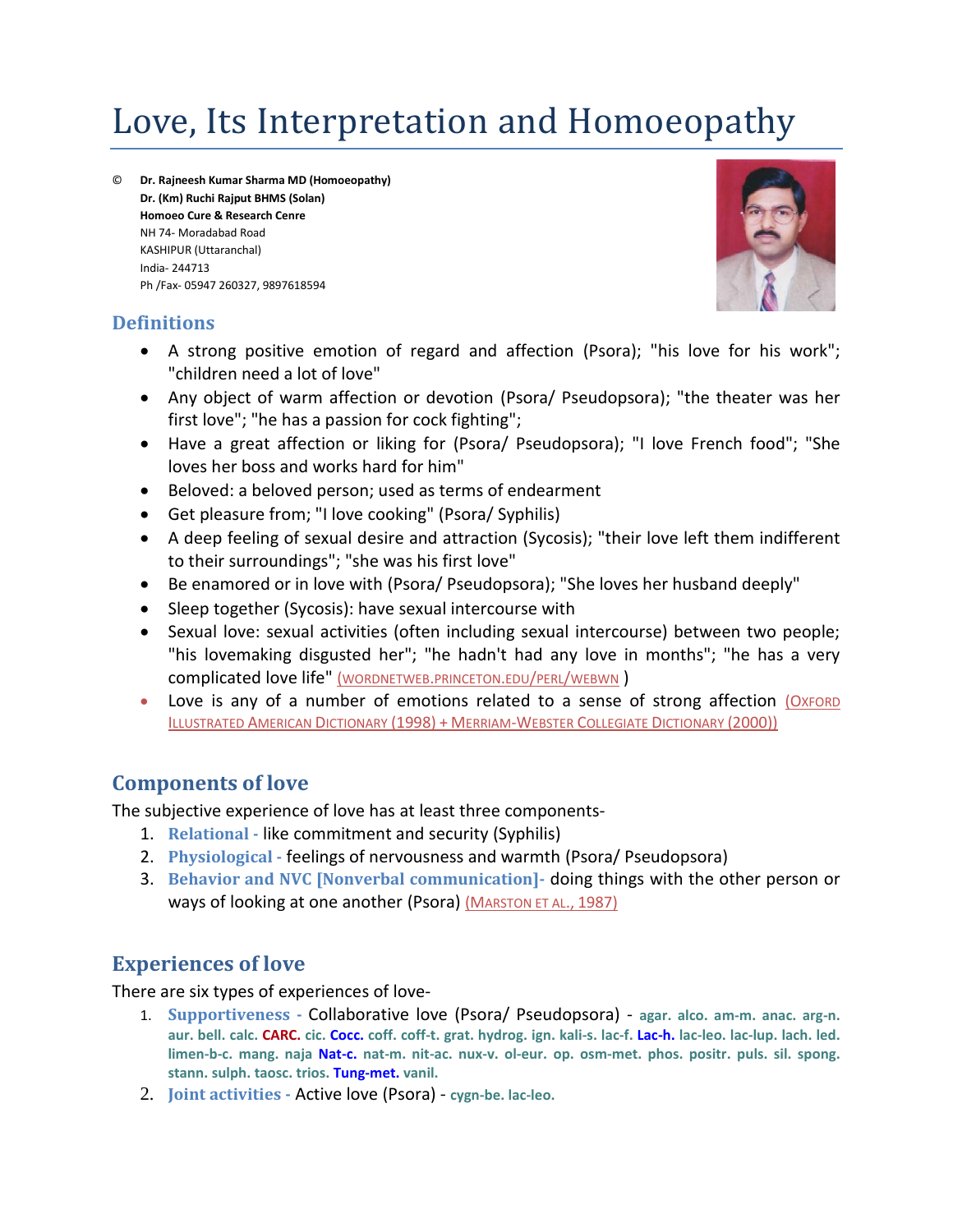- 3. **NVC ability to communicate feelings -** Intuitive love (Psora/ Syphilis) **hyos. mez. stram. verat.**
- 4. **Togetherness -** Committed love (Psora/ Syphilis) **carc. nat-s.**
- 5. **Future commitment and feeling good -** Traditional romantic love (Psora/ Pseudopsora) - **germ-met. musca-d.**
- 6. **Telling the other person about one's feelings -** Expressive love (Psora/ Sycosis) **anh. lacf. Med. podo. tax.**

# **Types of love**

There are some differences between the ways in which women and men respond to love. For one thing, although men and women report experiencing the same levels of intensity of love, men 'fall in love' at an earlier point in a relationship than women do, whereas women fall out of love sooner than men do.

This has led to men being called 'FILOs' (First In, Last Out) and women 'LIFOs' (Last In, first Out). Love is not a simple single emotion but a complex mix (All the three miasms) of many different feelings or types of emotion. There may be two groups of love-

- 1. **B (for being) love-** It seems positive and implying independence (Psora/ Pseudopsora) **acet-ac. aeth. Ars. Aur. Calc. calc-ar. calc-i. calc-sil. cand. carb-an. carc. Caust. coff. cupr. germ-met. Hep. ign. kali-bi. Kali-c. lach. limen-b-c. mag-m. nat-m. nat-s. petr. phos. puls. Rhus-t. Spig. sulph. Tax-br. zinc.**
- **2. D (for dependency) love-** It seems negative and involving neediness (Psora/ Sycosis/ Syphilis) - **agar. anac. androc. anh. aq-mar. aq-pur. arizon-l. ars. asaf. aur-m-n. bar-s. bell. calc-f. Calc. caust. cench. chin. choc. cic. crot-t. cygn-be. cypra-eg. granit-m. heroin. hydrog. ign. ignis-alc. Kola lac-h. lach. Lyc. marb-w. Med. merc. mosch. nat-m. nit-ac. Nux-v. oncor-t. Oxyg. ozone Pall. petr-ra. phasco-ci. phos. PLAT. plb. positr. Puls. pyrus sacch. sal-fr. senec. sep. sil. staph. stront-c. Sulph. tarent. tax. thuj. tub. ulm-c. valer. Verat.**

Another distinction is between passionate love and companionate love.

- 1. **Passionate love-** It is the steamy sort (Psora) and derives primarily from physiological arousal and excitement. Passionate love is a powerful emotional state (Psora) and is a state of intense longing for union with another (Sycosis/ Syphilis). It is a complex functional whole including appraisals or appreciations, subjective feelings, expressions, patterned physiological processes, action tendencies, and instrumental behaviors (Psora/ Pseudopsora).- **alco. alum. ampe-qu. Anac. androc. ars. aur. Aur-m. Bar-c. Bell. Bry. calc.** cann-i. canth. Carb-v. carbn-s. caust. coff. con. croc. ferr. ferr-f. ferr-lac. ferr-n. ferr-sil. hep. hura hyos. ign. Ip. Kali-c. KALI-I. LACH. laur. led. lyc. m-ambo. merc. NAT-C. nat-m. nat-s. NUX-V. olnd. petr. ph-ac. **phos. plat. Psor. sabad. seneg. Sep. stann. stram. Sulph. sumb. tarent. Thuj.**
- 2. **Companionate love-** It is long-term attachment that marriage partners may have (Psora/ Sycosis). It is enhanced by an increased sense of commitment. It is comprised of feelings of calm, social comfort, emotional union, and the security felt in the presence of a long-term mate (Psora/ Pseudopsora). - **aids. brass-n-o. buteo-j. calc-sil. dulc. granit-m. KALI-C. kali-p. kali-s. Nat-m. petr-ra. plb. Spong. staph. stront-c. Vanil.**

Another view suggests that there are six types of love and persons can mix the types together in various ways-

1. **Eros (romantic love) -** It focuses upon beauty and physical attractiveness and seen in persons who are sensitive to the physical attachment and emotion (Psora). This is temporary and is associated with lower blood serotonin levels along with lower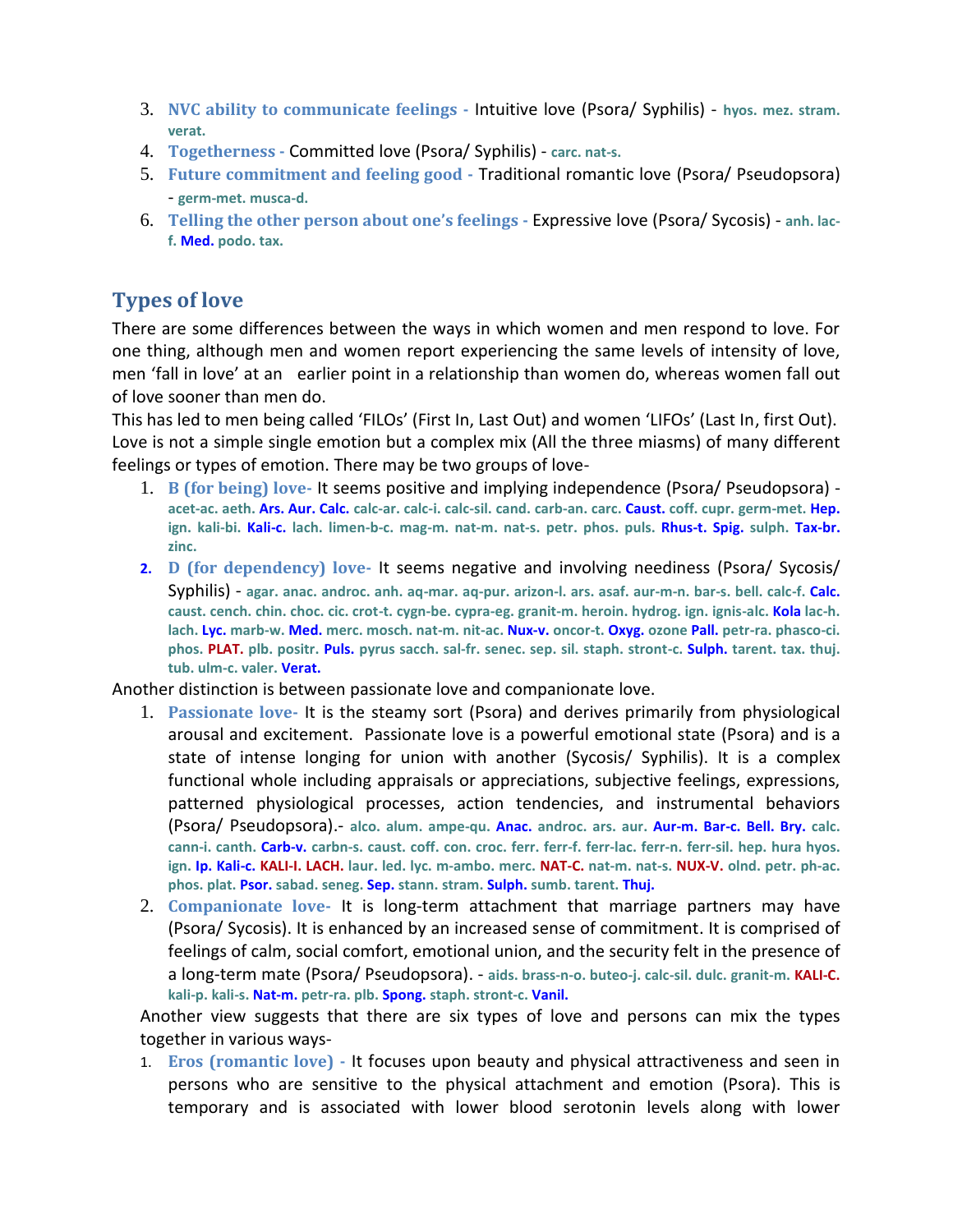serotonin transporter densities. Romantic love is associated with elevated levels of dopamine or norepinephrine. The VTA is a mother lode for dopamine-making cells. With their tentacle-like axons, these nerve cells distribute dopamine to many brain regions, including the caudate nucleus. As this sprinkler system sends dopamine to various parts of the brain, it produces focused attention as well as fierce energy, concentrated motivation to attain a reward, and feelings of elation—even mania (Sycosis)—the core feelings of romantic love. - **acon. Agn. alco. am-c. am-m. ambr. ANT-C. ars. Aur. Aur-m-n. aur-s. berb. bit-ar. cact. calc. Calc-p. canth. carb-an. carc. castm. caust. chin. chinin-ar. cimic. Cocc. Coff. con. crot-h. Cupr. Cycl. dendr-pol. dig. dream-p. germ. met. Graph. heroin. hydr-ac. iber. IGN. Ind. Indg. kalip. kola kreos. lac-del. lac-lup. lach. laur. lil-t. loxo-recl. lyc. manc. mur-ac. musca-d. naja nat-c. Nat-m. nat-s. Nat-sil. nit-ac. Nux-v. olib-sac. oncor-t. petr-ra. ph-ac. Phos. pieri-b. plat. plb. podo. Psor. Puls.** rhus-t. ribo. sabad. sabin. sec. Sel. Sep. Stann. Staph. Sulph. thuj. tritic-vg. TUB. vanil. zinc. zinc-i. zinc-m. **zinc-n. zinc-p.**

- 2. **Ludus (game-playing love) –** It is like a game and is seen as fun, not to be taken seriously. (Psora/ Sycosis)- **calc. canth. caust. ign. lach. Lyc. med. phos. plat. puls. Sabal staph. verat. vip.**
- 3. **Storge (friendship love) -** It is based on caring, not on passion. The persons in storge love believe that love grows from friendship, that lovers must share similar interests and enjoy the same activities. (Sycosis)- **aur-s. bar-p. calc-p. kali-p. lac-c. mang-p. ph-ac. phos.**
- 4. **Pragma (logical, shopping-list love) -** It is practical and based on the belief that a relationship has to work. Pragmatic lovers take account of their partner's background and characteristics like attitudes, religion, politics and hobbies. Pragmatic lovers are realistic and relatively unromantic (Psora/ Pseudopsora). **acon. adam. alum. apis Ars. aur-s.** bry. caps. chir-fl. cupr. dig. dros. Dulc. Ferr. guare. kali-c. Lac-c. lach. lim. linu-c. lyc. nat-c. nat-m. nit-ac. **nux-v. phasco-ci. phos. plb. polys. positr. sal-fr. senec. Sil. spong. sulph. tax. thal-met. Tritic-vg. valer. vanil. Viol-o. zinc.**
- 5. **Mania (possessive, dependent love) – It is essentially an uncertain and anxious type of love** which is a possessive and dependent (Sycosis). It is obsessive (Psora/ Sycosis/ Pseudopsora). Manic lovers get very jealous (Sycosis). These persons typically believe in becoming ill or doing stupid things to regain their partner's attention. Serotonin 2 receptor gene has been associated with this love trait 'mania'. - **adam. Agar. Alum. ant-m. Apis ara-maca. ARS. aur-m. aur-m-n. bar-c. bar-s. bism. cadm-m. Carc. caust. Chin. chlor. cob-m. cuprm. cygn-be. gels. ignis-alc. lac-ac. Lach. lith-m. loxo- ecl. marb-w. Med. Merc. merc-d. nitro-o. NUX-V. petr-ra. Phos. Plat. plb-m. PULS. rubd-met. sanguis-s. Sep. sil. sol- cl. stann. STRAM. stront-m. Sulph. sumb. vero-o.**
- **6. Agape (all-giving, selfless love) –** It is selfless and compassionate and generally involves loving other human beings in an unqualified way, as preached by Gandhi, Buddha and Jesus. Agapic lovers would claim that they use their strength to help their partner through difficult times (Psora/ Sycosis).- **acon. agar. Agath-a. alco. aloe alum. am-m. anac. anh. Ant-c. aq-mar. arg-n. ars. aur. Aur-m-n. bar- c. bar-s. BELL. borx. bry. Calc. calc-p. carb-an. carb-v. CARC. Caust. cham. chin. choc. cic. Cocc. coff. coff-t. colum-p. Croc. cupr. cupr-act. cupr-f. cupr-m. cupr-p. dulc. Flav. gard-j. Gels. graph. grat. HAM. heroin. hura hydr. hydrog. HYOS. Ign. iod. irid- et. Kali-s. kola lac-ac. lac-del. lac-f. lach. Lac-h. lac-leo. lac-lup. lec. led. lil-t. limen-b-c. lyc. mang. m-arct. Murx. naja Nat-c. Nat-m. nat-s. nat-sil. nicc-met. nicc-s. nit-ac. Nux-v. ol-eur. Olib-sac. op. osm-met. ox-ac. par. ph-ac. Phos. plat. podo. positr. PULS. rhodi. rhus-t. ruta seneg. sep. Sil. spong. stann. Staph. stram. streptoc. Sulph. symph. taosc. tax. thea trios. Tung-met. ulm-c. valer. vanil. verat. vero-o.**